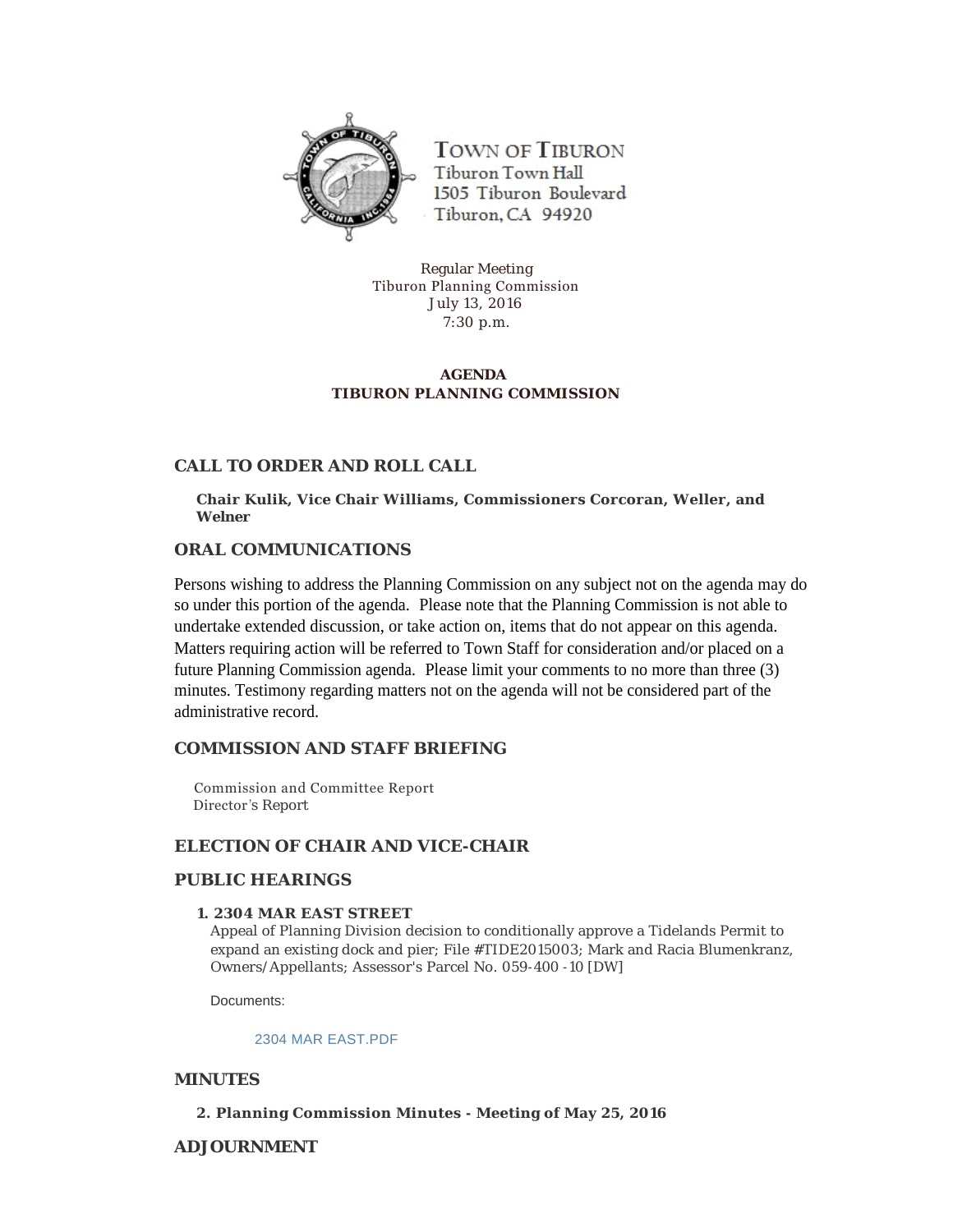# **GENERAL PUBLIC INFORMATION**

#### **ASSISTANCE FOR PEOPLE WITH DISABILITIES**

In compliance with the Americans with Disabilities Act, if you need special assistance to participate in this meeting, please contact the Planning Division Secretary at (415) 435 -7390. Notification 48 hours prior to the meeting will enable the Town to make reasonable arrangements to ensure accessibility to this meeting.

# **AVAILABILITY OF INFORMATION**

Copies of Design Review Board Agendas, Staff Reports, project files and other supporting data are available for viewing and inspection at Town Hall during business hours. Agendas and Staff Reports are also available at the Belvedere -Tiburon Public Library and on the Town of Tiburon website (www.ci.tiburon.ca.us) after 5:00 PM on the Friday prior to the regularly scheduled meeting. Any documents produced by the Town and distributed to a majority of the Design Review Board regarding any item on this agenda, including agenda -related documents produced by the Town after distribution of the agenda packet at least 72 hours in advance of the Board meeting, will be available for public inspection at Town Hall, 1505 Tiburon Boulevard, Tiburon, CA 94920.

Upon request, the Town will provide written agenda materials in appropriate alternative formats, or disability -related modification or accommodation, including auxiliary aids or services, to enable individuals with disabilities to participate in public meetings. Please deliver or cause to be delivered a written request (including your name, mailing address, phone number and brief description of the requested materials and preferred alternative format or auxiliary aid or service) at least five (5) days before the meeting to the Planning Division Secretary at the above address.

# **PUBLIC HEARING ITEMS AND BUSINESS ITEMS**

Public Hearing items and Business items provide the general public and interested parties an opportunity to speak regarding items that typically involve an action or decision made by the Board. If you challenge any decision in court, you may be limited to raising only those issues you or someone else raised at the meeting, or in written correspondence delivered to the Board at, or prior to, the meeting.

# **GENERAL PROCEDURE ON ITEMS AND TIME LIMIT GUIDELINES FOR SPEAKERS**

The Design Review Board's general procedure on items and time limit guidelines for speakers are:

- Staff Update on Item (if any)
- Applicant Presentation  $-5$  to 20 minutes
- Design Review Board questions of staff and/or applicant
- Public Testimony (depending on the number of speakers) 3 to 5 minutes for each speaker; members of the audience may not allocate their testimony time to other speakers
- Applicant may respond to public comments  $-3$  minutes
- Design Review Board closes the public testimony period, deliberates and votes (as warranted)
- <sup>l</sup> Time limits and procedures may be modified in the reasonable discretion of the Chairman

Interested members of the public may address the Design Review Board on any item on the agenda.

# **ORDER AND TIMING OF ITEMS**

No set times are assigned to items appearing on the Design Review Board agenda. While the Design Review Board attempts to hear all items in order as stated on the agenda, it reserves the right to take items out of order without notice.

#### *NOTE: ALL PLANNING COMMISSION MEETINGS ARE AUDIO RECORDED*

# **TOWN OF TIBURON LATE MAIL POLICY**

# **(Adopted and Effective 11/7/2007)**

The following policy shall be used by the Town Council and its standing boards and commissions, and by staff of the Town of Tiburon, in the identification, distribution and consideration of late mail.

# **DEFINITION**

"Late Mail" is defined as correspondence or other materials that are received by the Town after completion of the written staff report on an agenda item, in such a manner as to preclude such correspondence or other materials from being addressed in or attached to the staff report as an exhibit.

# **IDENTIFICATION OF LATE MAIL**